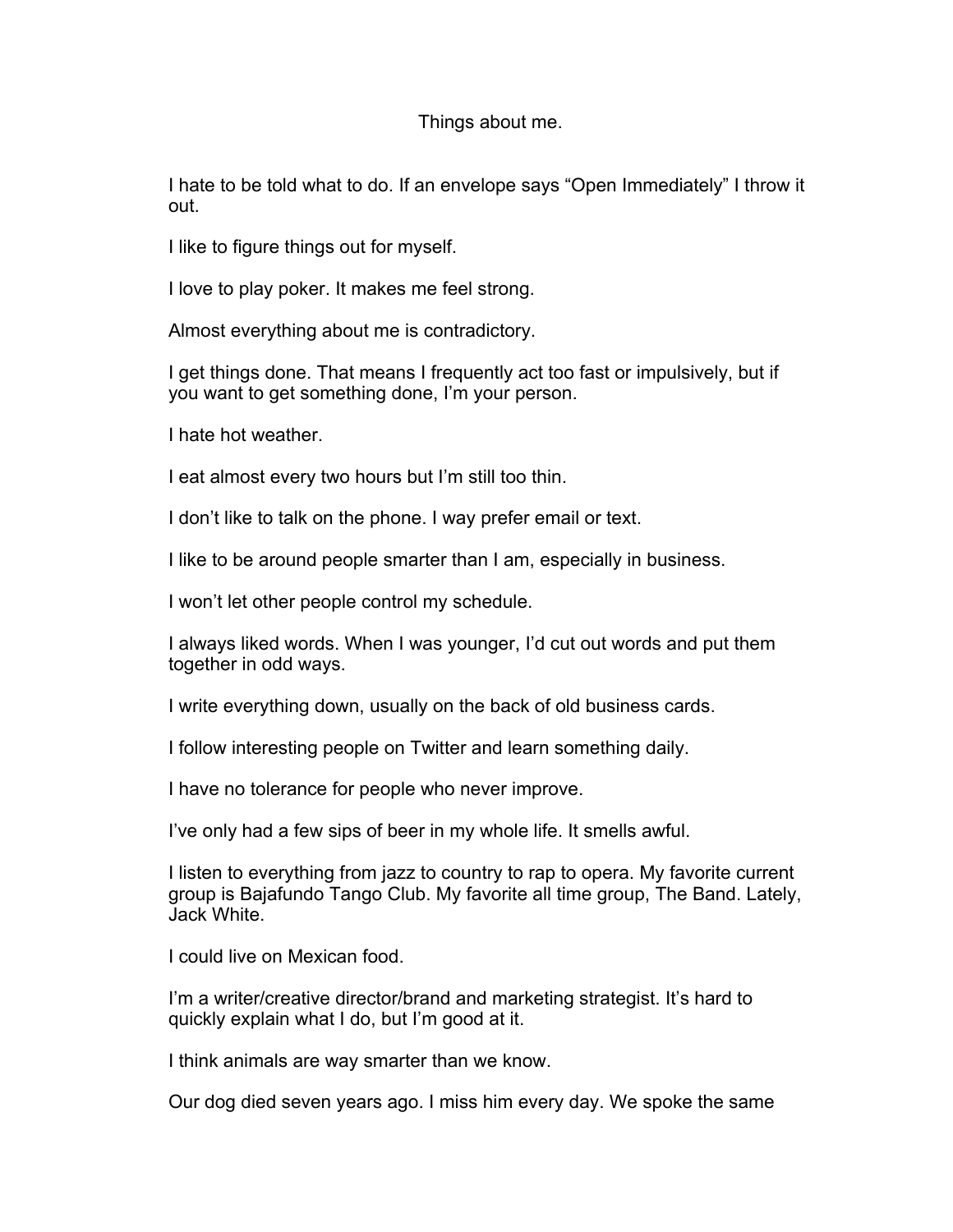language without talking.

I can keep a secret.

I never gossip. It's mean and pointless. I make a mental note of people who do.

I'm very efficient. I get more done by noon than most people do all day.

I take an afternoon nap whenever I can.

I'm not easily surprised.

My father gave me a ring I love, but I'm afraid to I'd get killed if I wore it.

A good haircut makes all the difference in how I feel about how I look.

I hate to lose.

I won't be manipulated.

I love rap. It's modern poetry.

I have no patience.

I'm a terrible passenger in a car.

I could never get good at tennis.

I'm generally about 5-7 years ahead in what's important in marketing and it's very frustrating because no one gets it, then later it's the new big thing

I need a lot of time to myself.

I like to be part of the group, but am very independent.

I like to make people feel good and might lie to do so.

I hate being a tourist.

Confrontation and discord make me uncomfortable.

Pilates helped my posture. It didn't hurt my abs either.

I love to see something new, like The Whispering Room at a museum in Toronto. The very best was the Beijing Dance Company in a performance to Pink Floyd's The Wall I went back the next day to see it again and made my husband, who was sick, come with me. I'd go anywhere to see it again.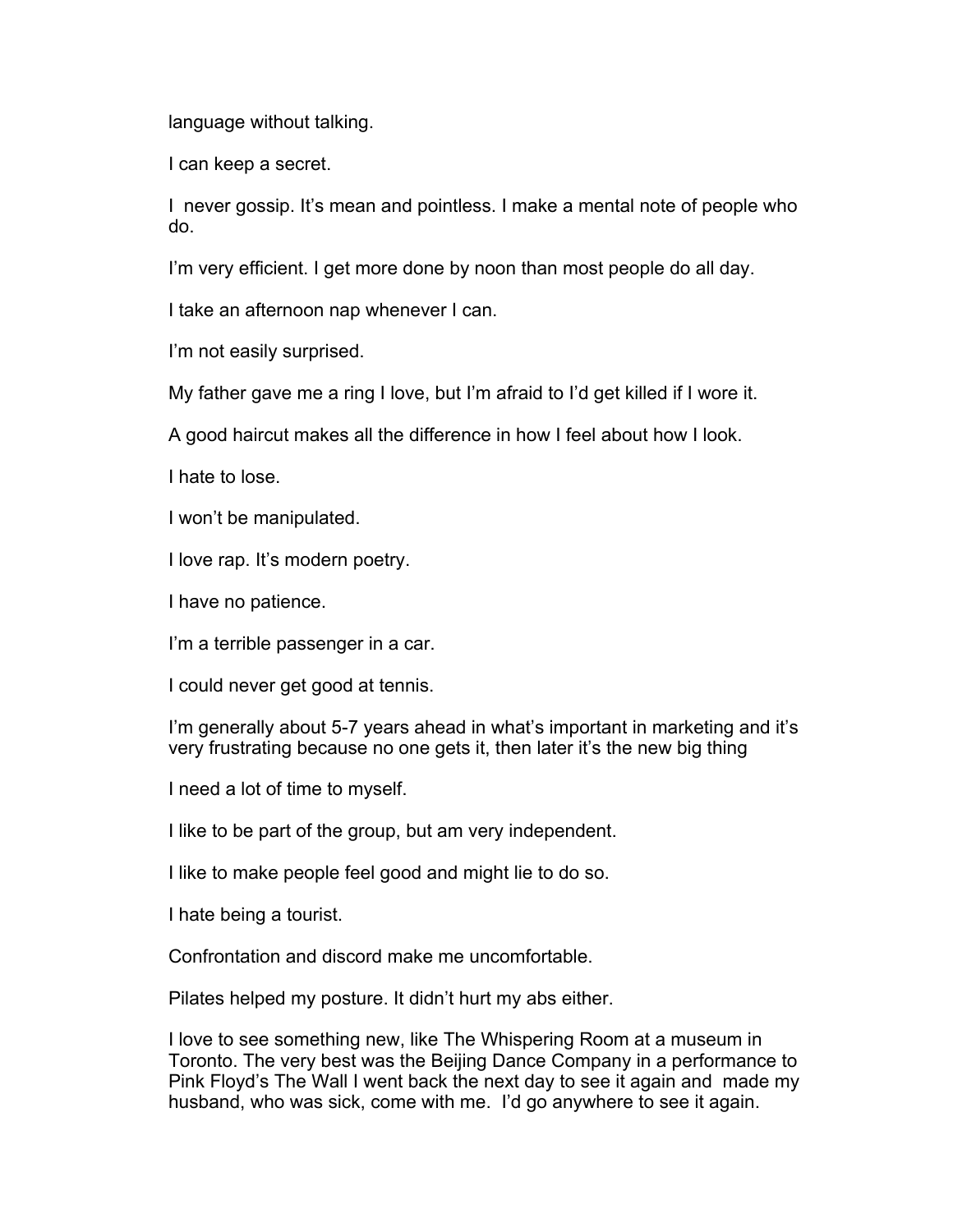I like making this list.

I worry about getting sick, especially if I have a trip coming up.

I don't like people who always have negative things to say about other people.

I'm good at casting and directing talent on commercials

I love to drink vodka and eat chocolate (together). Also Tequila.

People who are always talking about themselves are boring which makes writing this list weird. Everything starts with "I".

I appreciate optimism and creative thinking.

I've never put gas in my car. I can't stand the smell. My husband does it.

I love Tivo. I can't imagine watching TV without it.

Lighting is very important to me. My mood changes when I lift the shades in the morning.

I travel with a candle.

My back hurts almost all the time.

I taught creative writing and Southern Literature for two years after I graduated from college.

I've always had interesting jobs.

I can't multi-task. If someone even talks to me, I totally forget what I'm doing.

I generally have my phone turned off.

My closet is extremely organized, yet I won't alphabetize my files.

I always put everything back in the same place so I'll know where it is.

I'm hardly ever bored. When I am, it's usually around other people.

I can't meditate.

I'm never late.

I keep track of things like my weight and my poker wins and losses. It makes